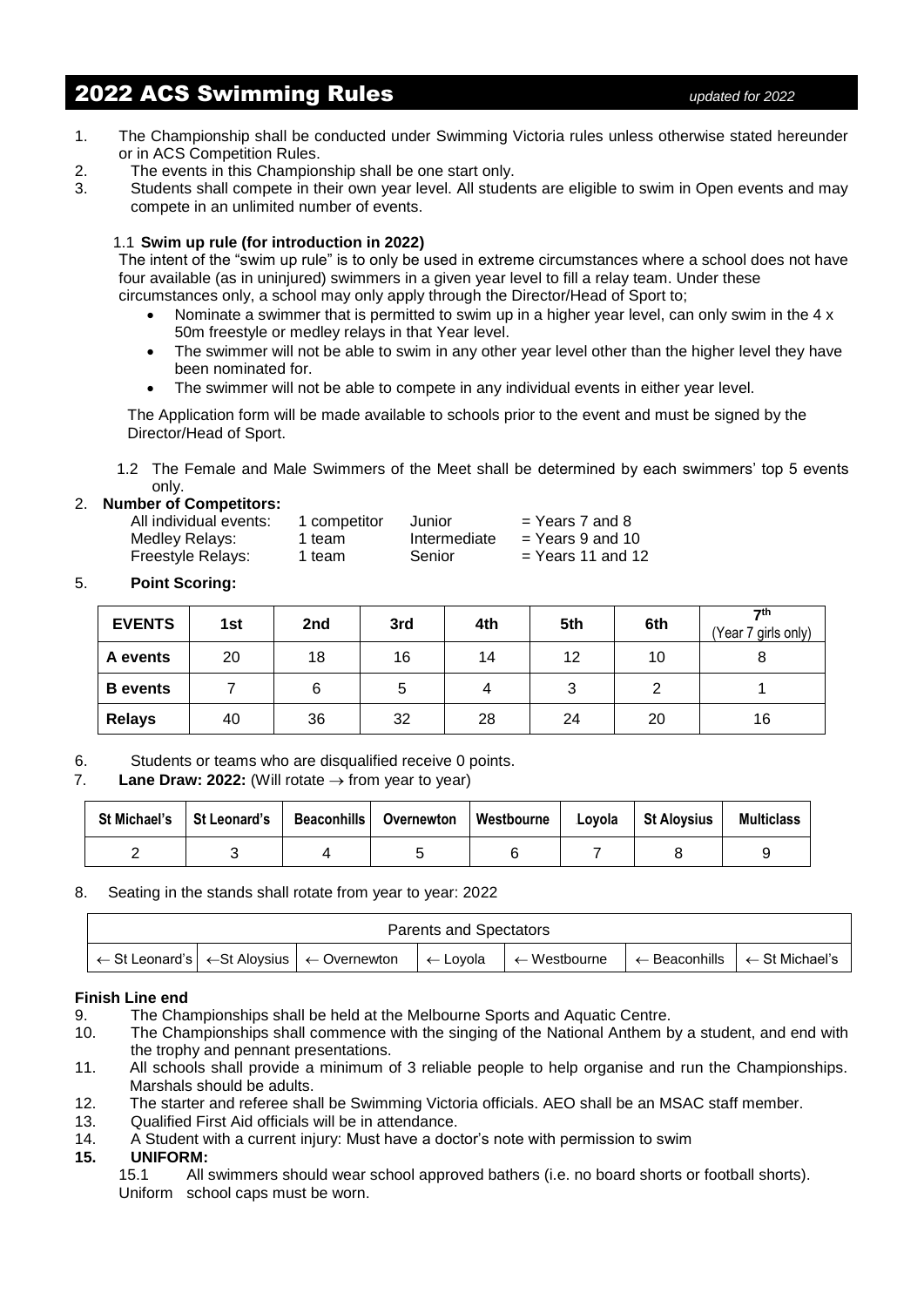**Coaches and swimmers please note:** Race wear may be worn for ACS swimming carnival events but must be FINA approved. FINA approved swimwear carries the FINA label. ACS aims to hold a qualifying event and as such swimmers must only wear one swimsuit or will not be allowed to compete. Swimming Victoria officials will be strict on these rules.

#### **FINA GR 5 Swimwear rules state (relevant to ACS):**

**GR 5.1** The swimwear (swimsuit, cap and goggles) of all competitors shall be in good moral taste suitable for the individual sports disciplines and not carry any symbol which may be considered

offensive.

**GR 5.2** All swimsuits shall be non-transparent

ACS purposes)

- **BL 8.2** In swimming competitions the competitor must wear only one swimsuit in one or two pieces, and
	- no other garments. No additional items, like arm bands or leg bands shall be regarded as parts of a swimsuit.
- **BL 8.3** swimwear for men shall not extend above the navel nor below the knee, and for women, shall not cover the neck, extend past the shoulder, nor shall extend below knee. All swimsuits shall be made from textile materials.

**BL 7.1.1** Swimsuits: One (1) manufacturer's logo of a maximum size of 20 square centimetres when worn. Where one-piece body suits are used, two (2) manufacturer's logo shall be permitted, one above the waist and one below the waist of a maximum size of 20 square centimetres each when worn. These manufacturer's logo shall not be placed adjacent to each other.

- One (1) \*logo and one (1) \*school name or code of a maximum of 20 square centimetres when worn.
- **BL 7.1.2** Caps: One (1) manufacturer's logo of a maximum of 20 centimetres on the FRONT.
	- One (1) \*logo and \*school name (code) of the size of 32 square centimetres on the right side. Athlete's name of the size of 20 square centimetres on the right side. (\*adjusted for